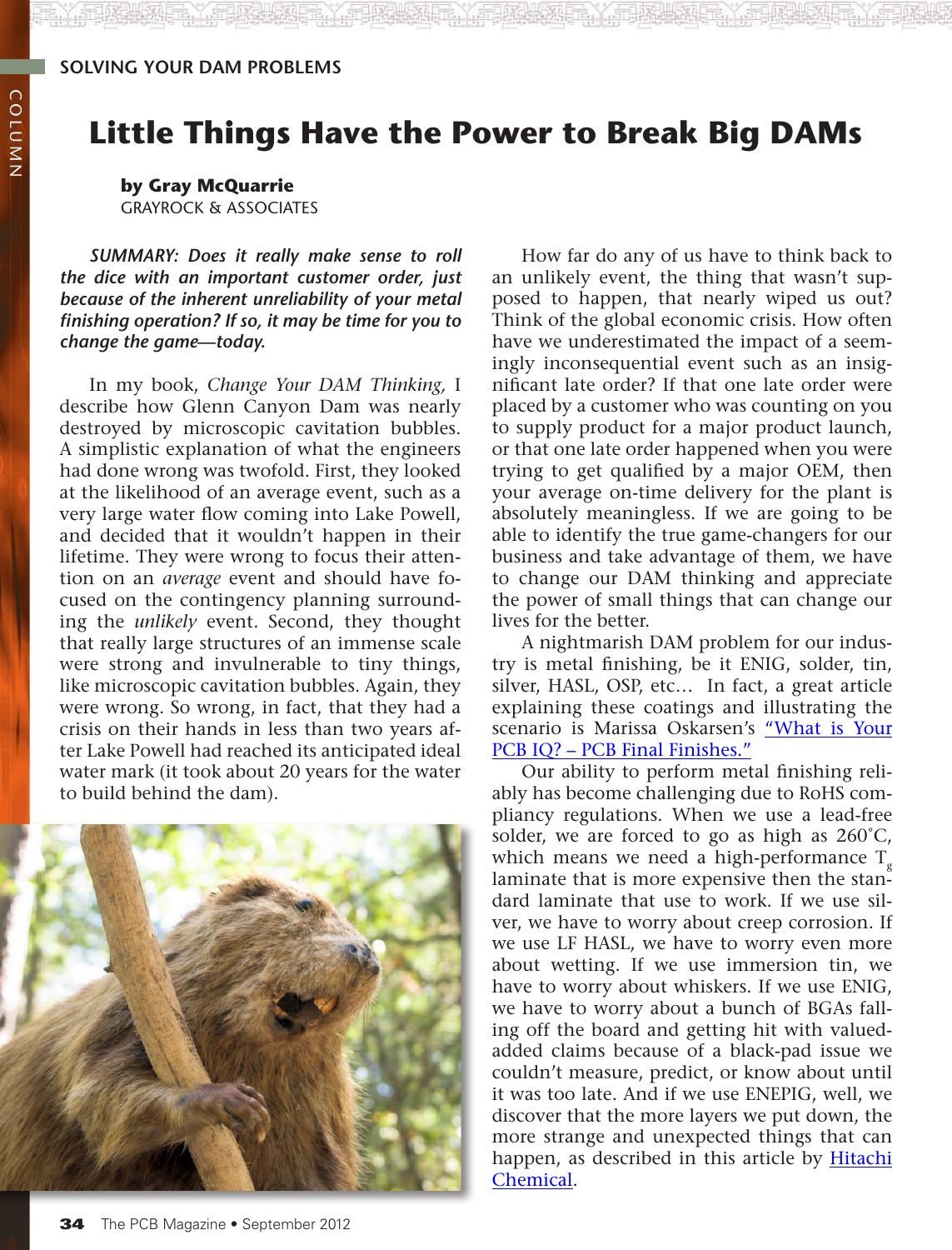## **little things have the power to break big dams** *continues*

What is a better answer to this insanity? The use of the very small: the nanometer-scale coating.

A nanometer is one billionth of a meter. The diameter of a golf ball is 42.67 million nanometers. The smallest thing the human eye can detect is 0.1 mm or 100,000 nanometers. A single skin cell is 30,000 nm and humans can't see it without a microscope. An E. coli bacterium is about 600 nm long and we can see this with a high-power light microscope. Visible light microscopes are limited by the wave-length of light, which is about 500 nm. An HIV virus is 130 nm, a hepatitis virus is 45 nm, a ribosome is

30 nm, and hemoglobin is 6.5 nm; humans need sophisticated electron microscopes to see things this small. Equipment exists that can coat printed circuit boards with a 60 nm protective layer. Why on earth would we want to do that? How could something so thin and tiny do anything for us? (If you are thinking like that, then you will suffer the same career-damaging fate as the design engineers at Glenn Canyon Dam.)

A great example of how this seemingly insignificant, invisibly-thin coating completely changes the game is by virtually eliminating creep corrosion! It's a problem with almost any type of metal finish, but it is most apparent with the use of immersion silver. Silver has great solderability properties, but it is affected by tarnishing and is very susceptible to creep corrosion, a serious problem because it induces shorts and opens well after final assembly, leading to the potential of value add claims from your customer. **99**<br>m-<br>ni-

Possibilities also arise for bonding copper wire to copper pads on the board. This would eliminate several things: the cost of the gold pad and the gold wire; the worry about scrap caused by incorrect gold thickness; and/or a scratch on a wire bond pad, due to a handling mishap. Moreover, a copper-to-copper bond reduces impedance-matching effects, rendering cleaner signals, and possibly reducing power requirements because of the improved efficiency.

*A great example of how this seemingly insignificant, invisibly-thin coating completely changes the game is by virtually eliminating creep corrosion!* **66**<br>It exal<br>his see

This results in a lower-cost product that is easier to make, and has better final performance. Companies like Amkor seem to be working in this direction, and an IEEE article from about fine-pitch wire bonding on copper pad can be found [here.](http://ieeexplore.ieee.org/xpl/login.jsp?tp=&arnumber=1188814&url=http%3A%2F%2Fieeexplore.ieee.org%2Fxpls%2Fabs_all.jsp%3Farnumber%3D1188814)

Certain nano-coatings available today, like those from Semblant, don't require a masking, because you can wire bond or solder right through it. When we engineer by adding steps, by adding layers of metal, by adding overall complexity, we reduce the reliability, quality, and performance of a product. These added complex steps, which are challenging to con-

> trol and manage at the end of the process, make our business very unpredictable. We can have a total loss of a job happen at just the wrong time, which can do financial damage many times greater than the cost of remaking the lot. I have been witness to this very event where a medium-sized shop lost an opportunity to be a supplier to a very large medical device OEM, because the roll of the dice on their metal finishing turned up deuces, meaning they

"crapped out," to use a gambling term. So what is the problem with using this new

technology? It isn't free! This means we have to get it past our accounting department, which is fixated on ROI. Sure, we may have budgeted capital expenditures, but accounting is the gatekeeper. In order to get past the gatekeeper, the new technology has to generate enough money so that it matches or exceeds the ROI target. The first thing to look at is the cost of gold, which is expensive. In the last five years, gold has been as low as \$650 an ounce, and as high as \$1,800 an ounce, approximately. Consider an 18" x 24" panel with 1 um thickness (0.0001 cm) for gold, where there are 80 circuits on a panel with 20 gold pads per circuit with dimensions of 60 mils (0.1524 cm) by 20 mils (0.0508 cm). Using the density of gold at 19.32 g/cm^3, we would have 0.012 grams of gold over the board, or 0.000423 of an ounce. At the time I wrote this article, the price of gold was at \$1,617/oz., which amounts to \$1.36 per board.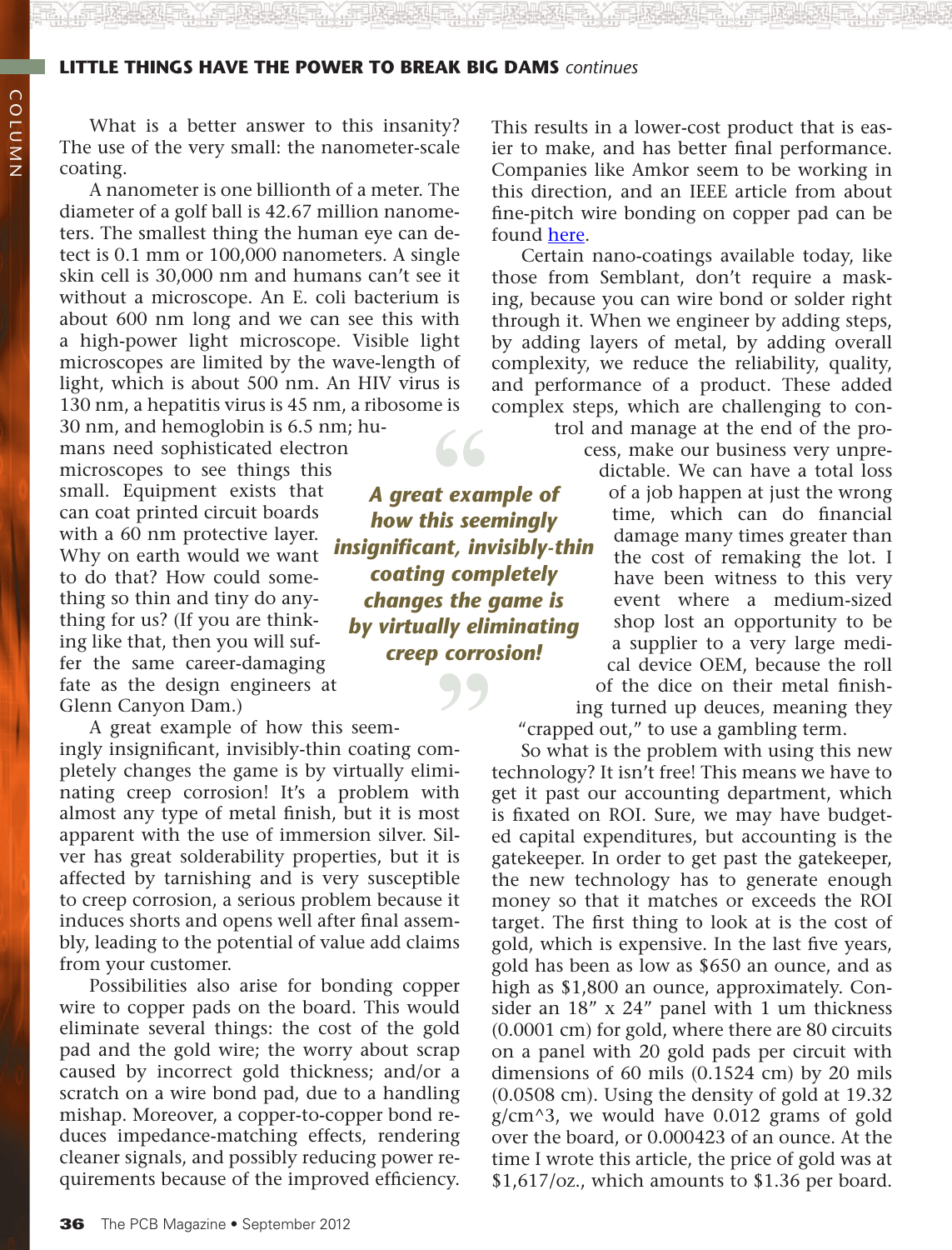## **little things have the power to break big dams** *continues*

If you are building 1,000 boards a week for one year, \$70,720 a year could be eliminated if you didn't need a gold finish. Many of us have CFOs who want a much stronger case than this.

Where would more monetary value come from that could help us build a stronger ROI justification for this new technology? My *DAM Scrap* column (August 2012) might offer a hint. Scrap kills capacity in the form of restarts. For example, a 20% scrap rate will reduce your available capacity by 25%, because 5% of restarts will be restarted at least one more time. Moreover, in an era where we need premium quickturn jobs, the scrap rate can have a devastating effect on profits. An improvement of as much as 10% in scrap can have the same economic impact as having your shop located in China, with one tenth of the labor rate. When you add up all of the scrap costs caused by metal finishing it can be as high as 5%, 10% or more. Scrap isn't just a cost, but it is also a constraint on your plant's capacity. Significant improvements

to scrap need to be understood as a strategic issue with regard to how best to deploy the new capacity for maximizing profit. For example, if there is an 11% improvement in capacity from using a nanometer-scale technology process and you can generate 5% more quick-turn jobs with a high average price per panel, the ROI can be very high.

Here is something else that doesn't show up on the ROI computation, but it speaks to that one time event that can have devastating consequences to your business, all because of poor timing. Figure 1 shows a discrete event model for a simple (supplier plant/customer plant) supply chain.

We will be discussing this model in greater detail in next month's column. For now, a customer decides on the reorder point (ROP) and economic order quantity (EOQ) that will minimize costs and keep its plant building the product they need to sell. Figure 2 shows the inventory fluctuation that you would see for



**Figure 1:** The discrete event model for the simple supplier/customer supply chain.

September 2012 • The PCB Magazine 37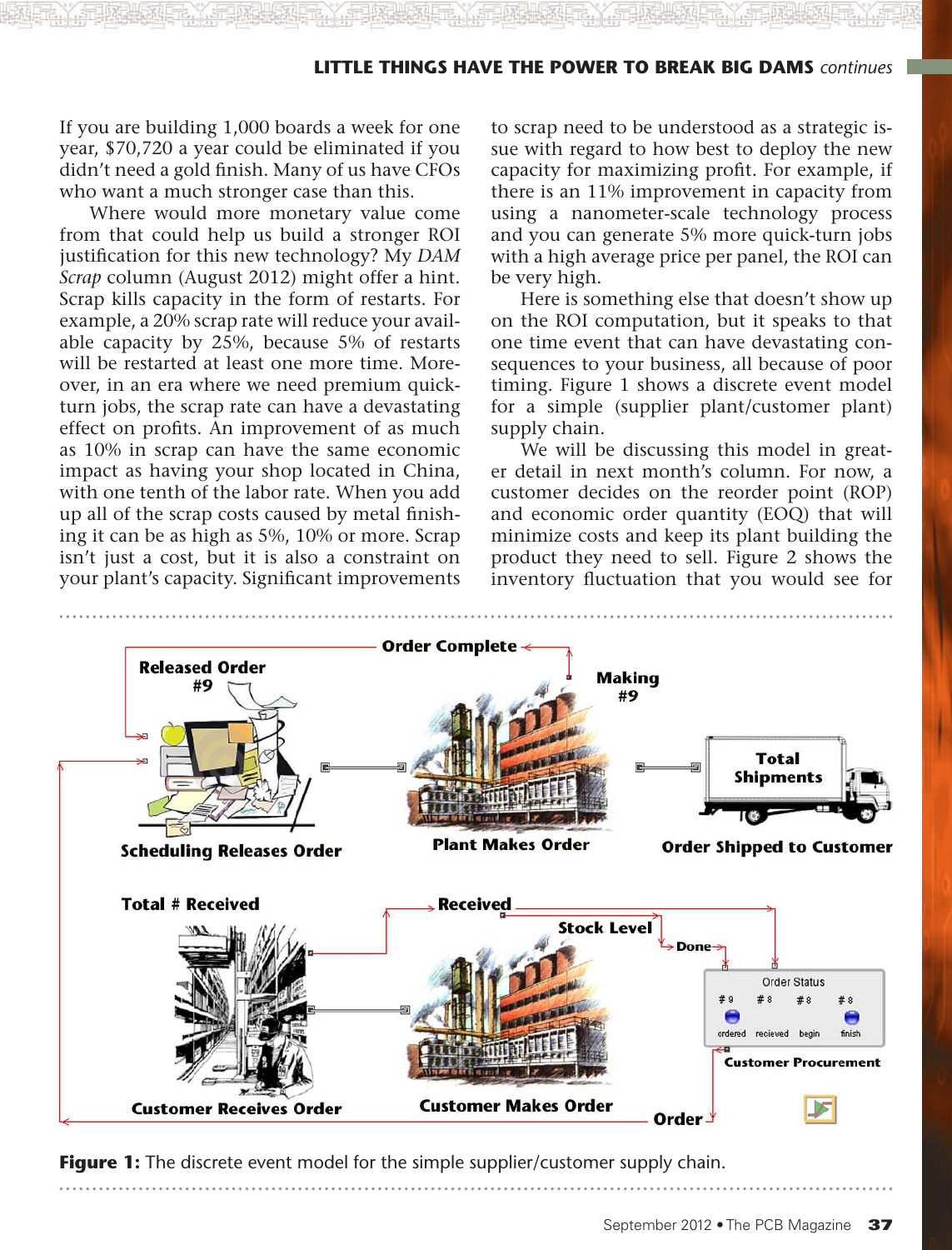

**little things have the power to break big dams** *continues*

**Figure 2:** The typical saw pattern using the optimal settings for the reorder point (ROP) and the economic order quantity (EOQ) derived from the discrete event model.



**Figure 3:** A somewhat unstable saw pattern due to the scrap happening in the supplier plant, resulting in a higher ROP and EOQ, as well as a higher average inventory and maximum inventory.

optimized values that were determined for no scrap in the supplier plant. In order to get these results the ROP was 8 and the EOQ was 12.

For a 10% scrap rate at the supplier, where

boards are scrapped out at the end of the process, as you would find with gold or any metal finishing operation, you have to restart at the beginning. This inefficiency causes ROP to be